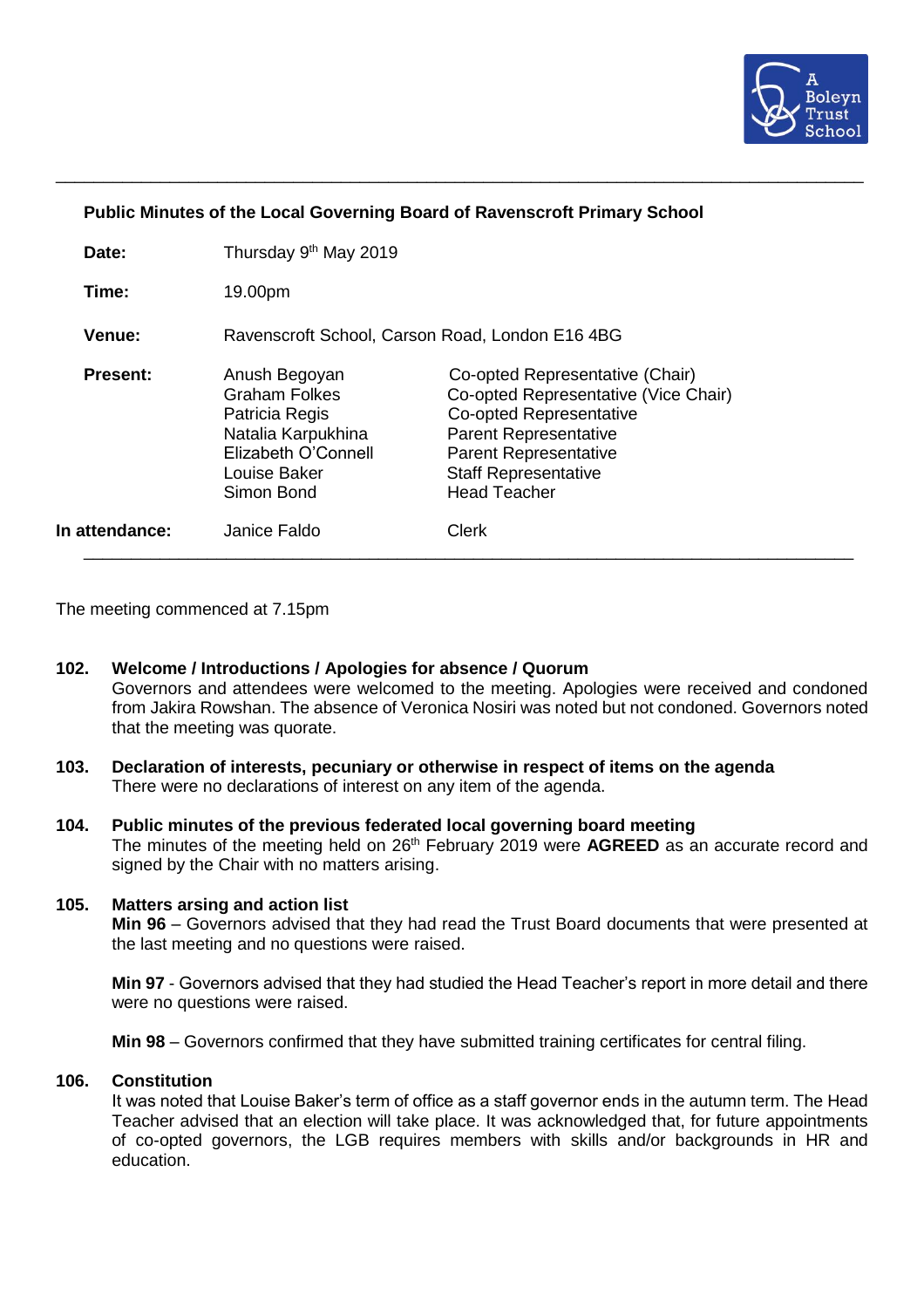# **107. Trust Update**

Governors received the following updates:-

- Governors were advised that the Chief Finance Officer has resigned from his position and the Trust has employed the services of Academies Finance Limited.
- The Trust has carried out Health and Safety audits in all schools.
- The CEO has visited all schools within the Trust and carried out learning walks with Head Teachers. He also checked the SCR (Single Central Record).

# **108. Main business**

# **a. Head Teacher Report**

Governors considered the report of the Head Teacher and the following points were highlighted:-

- The School Improvement Partner visited last term. She met with staff and scrutinised documentation and pupils' work. She noted that the end of key stages for 2018 were above national and compared favourable with schools in the Trust except for Higher Attaining (HA) combined at KS2. The Head Teacher is well aware off this issue and has taken steps to ensure this will not be the case this year. Further to the SIP's review of the high rate of fixed term exclusions, the Head Teacher has prepared a detailed report analysing when and why exclusions have taken place over the last 4 years. One of the key strengths from the report was that the foundation subjects' curriculum is clearly mapped for all year groups. Areas of development are subject leaders' understanding of data and monitoring and evaluating the subject leaders' plan.
- The Head Teacher's mid-year appraisal has taken place.
- Pupils are on track to achieve predicted levels of GLD. Phonics is currently at 84% against an expected end of year of 89% and KS2 are currently on track to meet all predictions of pupils achieving age expected attainment.
- Teachers continue to deliver good and outstanding teaching.

# **Question arising from the Head Teacher's report:-**

**Q.** Were there any concerns arising from the CEO's visit?

**A.** He felt that there was too many scaffolding sheets in some of the pupils' books. SLT will review this concern.

# **Q.** How many HA pupils are there in the school?

**A.** 11% is the national average, however Ravenscroft have more across both key stages.

# **DECISION**

• Fixed term exclusion report to be presented at the next meeting and yearly reports henceforth.

There being no further questions governors thanked the Head Teacher for his concise and informative report.

# **b. Budget Monitoring**

This item was deferred in the absence of the CFO.

# **c. Finance Audit**

This item was deferred in the absence of the CFO.

### **d. Governance Handbook**

The latest edition of the Governance Handbook March 2019 was noted.